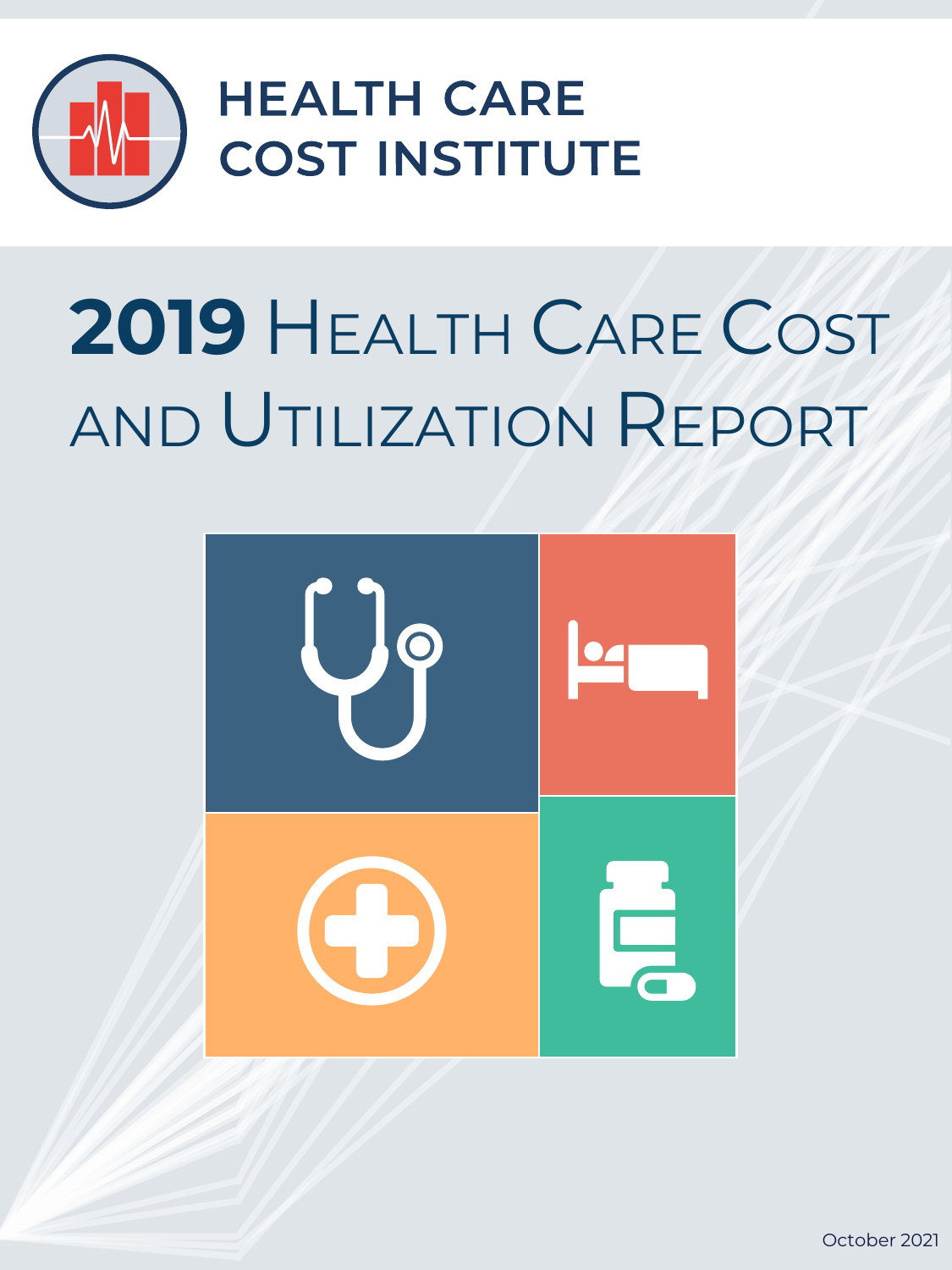

On behalf of the Health Care Cost Institute, I am pleased to release the 2019 Health Care Cost and Utilization Report (HCCUR). The report draws on data from more than 2.5 billion medical and prescription drug claims for approximately 55 million individuals enrolled in employer-sponsored health insurance annually between 2015 and 2019. We are publishing this report in somber times. With the world still reeling from a once-in-a-generation pandemic, releasing data about health care utilization and spending in 2019 feels strange, and possibly even irrelevant. It serves as a stark reminder of how much the world has changed and has sparked renewed reflection on the unimaginable suffering, loss, and grief the world has endured and continues to endure. We hope we are nearing a point at which we can refer to COVID-19 in the past tense and begin to study in earnest how it has affected health and health care in the US and around the world.

In other respects, however, the detailed study of US health care spending and utilization has been rendered more important than ever as a result of the COVID-19 pandemic. Commercial health care spending, driven predominantly by health care prices, continues to climb at unsustainable rates. To that end, we are issuing this 2019 report to describe health care spending and utilization in the commercial market immediately before the COVID-19 pandemic so that we can understand how the health care system changed during and after the pandemic. In early 2022, we plan to release the 2020 HCCUR, which will begin to describe health care spending in the first year of the COVID-19 pandemic.

Between 2015 and 2019, per-person spending grew 21.8%, exceeding \$6,000 for the first time. This estimate is largely consistent with National Health Expenditure data from the Centers for Medicare & Medicaid Services. That rise outpaced growth in per-capita GDP, which increased 14.7% over the same period. Notably, however, per-capita GDP grew slightly faster than health care spending per person from 2018 to 2019. About two-thirds of the increase in per-person spending is explained by growth in prices for health care services. As in previous years, all data underlying the figures and analysis presented in this report are available for download on our website.

This is the first Health Care Cost and Utilization Report to feature data from HCCI's updated dataset, which allows us to continue to provide a critical resource to those seeking to understand the levels and drivers of health care spending. We are immensely grateful to our founding partners, CVSHealth/Aetna, Humana, and Kaiser Permanente – and our new partner Blue Health Intelligence - for allowing us to continue the important work of better understanding and addressing US health care spending trends.

As the US continues to reckon with many years of systemic racism that has led to persistent health equity issues, I want to note that based on the best information available to us, we believe that the racial and ethnic distribution of the population in HCCI's data is similar to the national employer-sponsored insurance population. Nationally, however, Black and Hispanic populations are under-represented in employer-sponsored insurance, and as such health care costs and use among these individuals are likely under-represented in our findings in this report.

Finally, I would like to acknowledge the HCCI team – in particular John Hargraves, Jessica Chang, Kevin Kennedy, Aditi Sen, and Debra Bozzi – for drafting this report and for the tireless data work that underlies it. We also are grateful for additional technical advice and input from Mike Chernew, Emily Gee, and Roy Goldman.

Niall Brennan President and CEO, HCCI **M** @N\_Brennan

### About HCCI

The Health Care Cost Institute was launched in 2011 to promote independent, nonpartisan research and analysis on the causes of the rise in U.S. health spending. HCCI holds one of the largest databases for the commercially insured population, and in 2014 became the first national Qualified Entity (QE) entitled to hold Medicare data. For more information, visit <u>healthcostinstitute.org</u>, email us at <u>info@healthcostinstititute.org</u>, or follow us on Twitter [@healthcostinst](https://twitter.com/healthcostinst)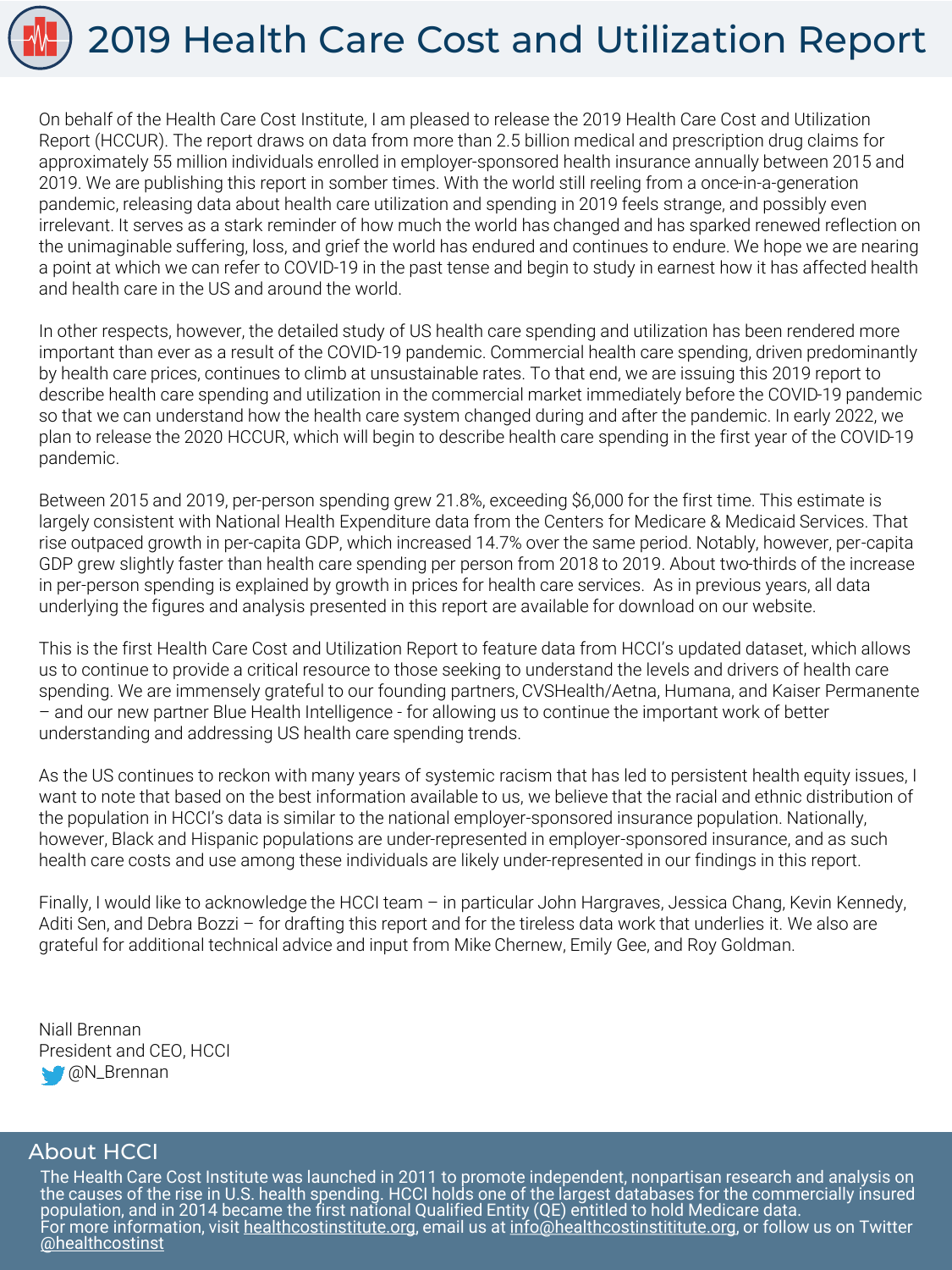

The 2019 Health Care Cost and Utilization Report presents data on health care spending, utilization, and average prices from 2015 through 2019 for individuals under the age of 65 who receive health insurance coverage through an employer. The report relies on de-identified commercial health insurance claims contributed by Aetna, Humana, and Blue Health Intelligence during this period. The key findings are:



In 2019, per person spending reached \$6,001. This represented a 2.9% increase from 2018 and was the lowest growth rate over the five-year period. The total includes amount paid for medical and pharmacy claims but does not reflect manufacturer rebates for prescription drugs.



Average per person out-of-pocket spending totaled \$829 in 2019.



Average prices grew 3.6% in 2019. While that is the lowest rate of growth over the five-year period, consistent annual increases means that prices in 2019 were 18.3% higher than prices in 2015.



Utilization declined 0.7% between 2018 and 2019, reversing the trend of utilization growth during the five-year period. This shift was largely attributable to a 4.9% decline in inpatient admissions in 2019.



Prices accounted for the largest part (nearly two-thirds) of per-person spending growth between 2015 and 2019.

This report examines trends within four categories of service: inpatient admissions, outpatient visits and procedures, professional services, and prescription drugs. All data were weighted to reflect the age, sex, and geographic mix of the national employer-sponsored insurance (ESI) population. Each section that follows highlights a dimension of health care spending and can stand alone as a single, independent analysis.

### Definitions of Reported Measures

Spending per person: Total expenditures per person on medical and prescription drug claims (defined as sum of payer paid and patient out-of-pocket amounts) weighted by age, sex, and geographic mix of the ESI population. The prescription drug component reflects point-of-sale expenditures and does not include manufacturer rebates provided through separate transactions because these data are not readily available at the transaction level.

Out-of-pocket spending per person: Total payments per person paid by patients for health care services (defined as sum of deductibles, co-payments, and co-insurance amounts) weighted by age, sex, and geographic mix of the ESI population.

Utilization: The count of inpatient admissions, outpatient facility procedures, professional services, and days covered by a filled prescription. In the results presented in this report, utilization does not account for changes in the mix of services over time. However, in supplemental analyses we applied weights to adjust for changes in the makeup of services relative to the prior years. We describe our methodology for service mix adjustment in more detail in the appendix.

Average Price: Spending per service (admissions, visits, procedures, or days supplied depending on the service category). Spending and utilization were aggregated across all services in a category. The average price per service in a category was then calculated by dividing total spending by total utilization. The year-over-year change in average prices reflects both inflation and service price growth above inflation.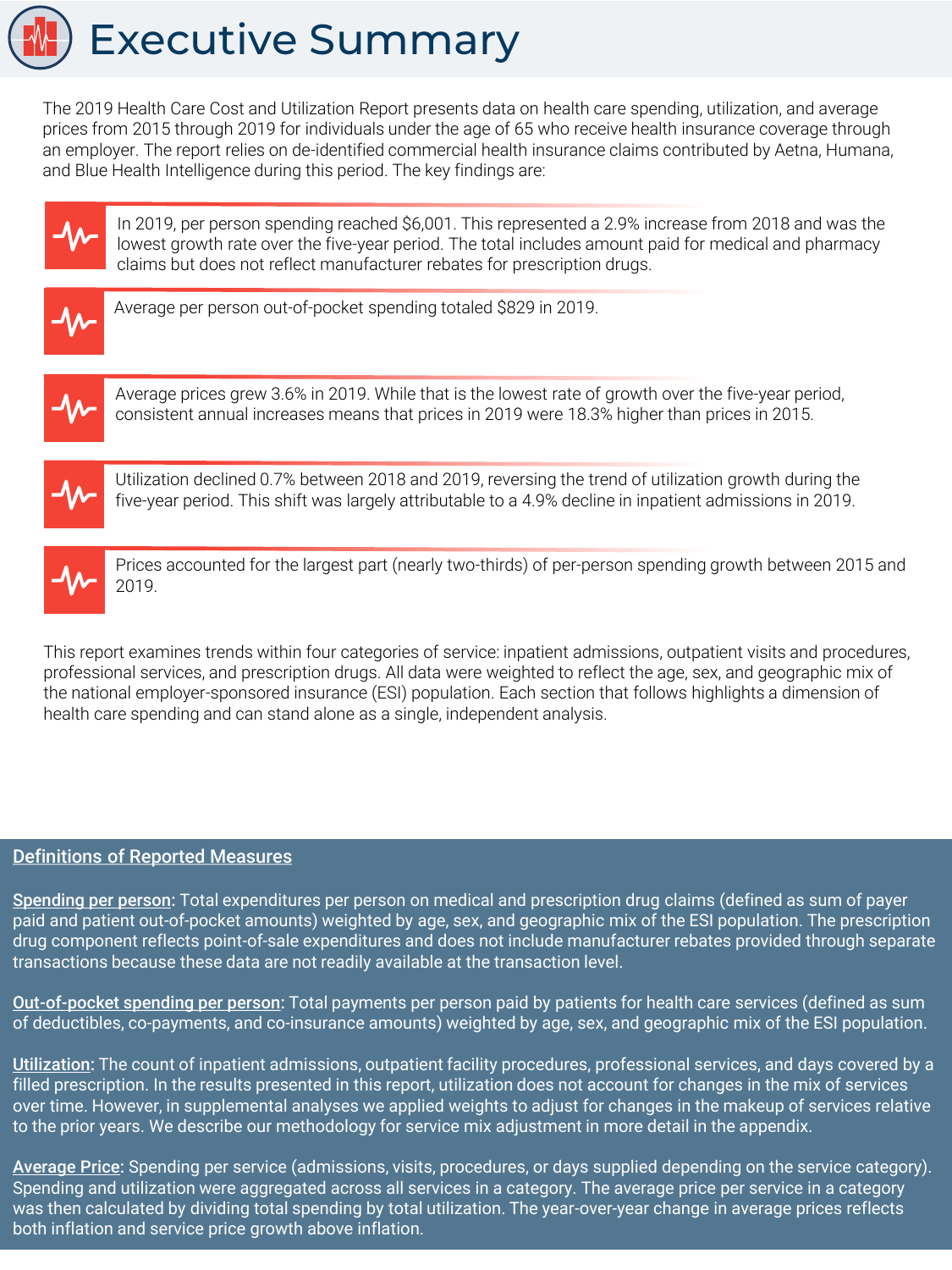

Between 2015 and 2019, health care spending growth outpaced growth in the economy. Among individuals with employer sponsored insurance (ESI), health care spending per person grew 21.8% over five years, compared to 14.7% growth in U.S. percapita GDP, and 7.9% growth in inflation as measured by the consumer price index (CPI-U) [Figure 1].

Over the five years, spending per person increased over \$1,000 from \$4,928 to \$6,001 (21.8%). The rise in spending was driven by increases in both average prices and utilization, although increases in prices significantly outpaced increases in utilization [Figure 2].

![](_page_3_Figure_3.jpeg)

Note: GDP per capita estimates from Bureau of Economic Analysis and CPI-U estimates from Bureau of Labor Statistics

#### Figure 2: Cumulative Change in Spending per Person, Utilization, and Average Price since 2015 **HCCI**

![](_page_3_Figure_6.jpeg)

Note: All numbers presented in charts are available as downloadable data tables.

#### **Note:**

Unless otherwise stated, any references to changes in prices in this report include the effect of inflation and service price growth above inflation, and changes in utilization include the effect of age and sex composition changes in the ESI population and changes in the quantity of services used. We decompose these components of spending in a later section of the report. Further, spending per person measures include non-utilizers, who account for one quarter of the population in the setting of medical use and one third of the population in the context of prescription drug use.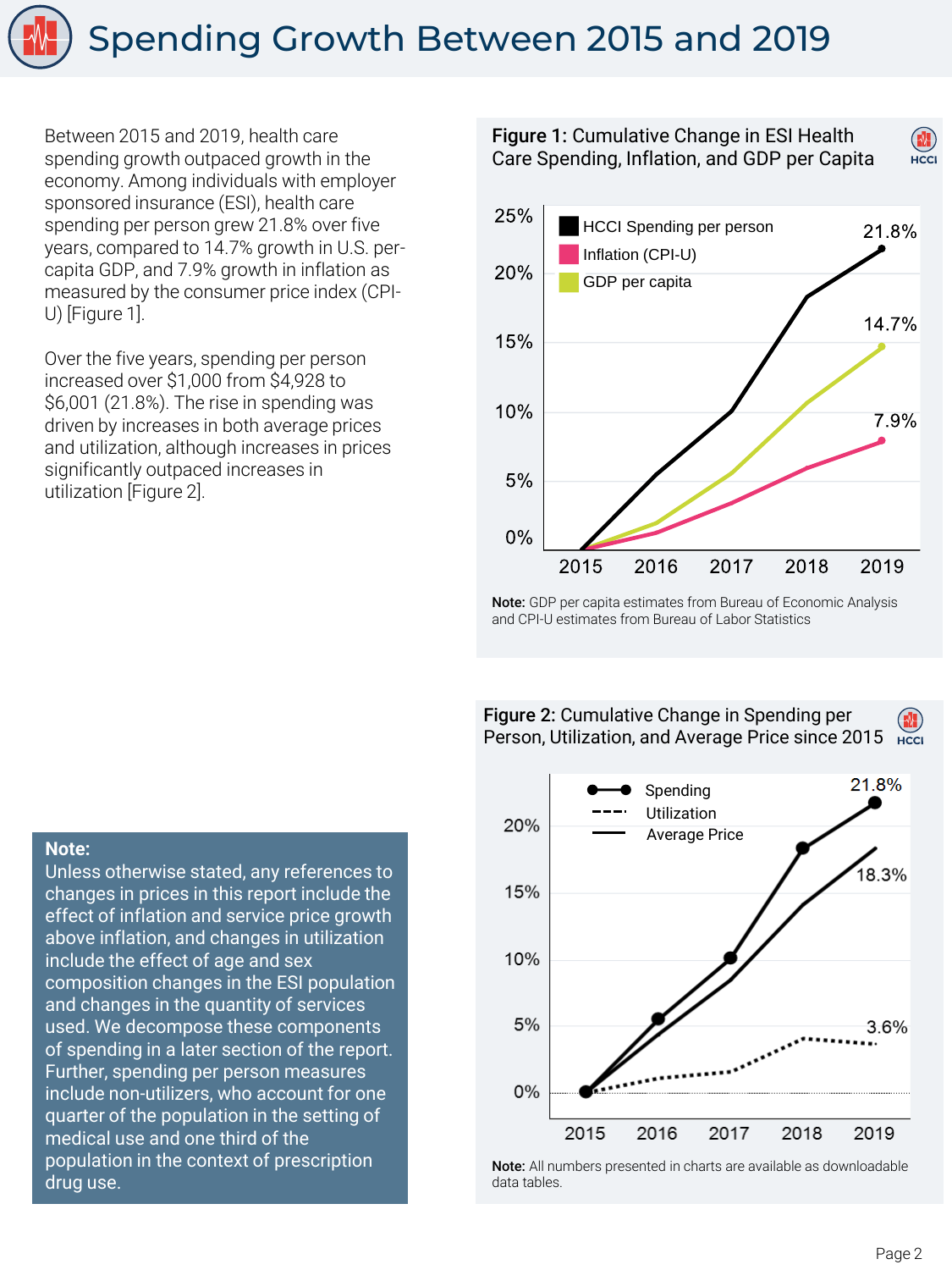![](_page_4_Picture_0.jpeg)

### Health Care Spending: Variation By Service Category

Annual spending per person grew to \$6,001 in 2019, an increase of 21.8% from 2015. The largest category of spending was **professional** services (\$1,885), constituting 31.4% of annual spending per person [Figure 3]. This was followed by \$1,668 in facility payments for outpatient visits and procedures (27.8%), \$1,294 in prescription drugs (21.6%), and \$1,155 in facility payments for *inpatient* admissions (19.3%).

Both price increases and utilization contributed to the 21.8% increase in total health care spending between 2015 and 2019. However, prices increased by 18.3%. while the cumulative growth in utilization was only 3.6% over the same period [Figure 4].

Across the four service categories, spending growth was driven by a shift in the average price and utilization. The extent to which each component contributed to the spending increase, however, varied by service category. In all cases, double digit growth in average prices drove increases in cumulative spending. For three of the four services, utilization also grew, though at a substantially smaller amount compared to prices. Utilization of inpatient admissions declined substantially, by 12.5%, over the five-year period.

|                                                     |                                                  | H |
|-----------------------------------------------------|--------------------------------------------------|---|
| <b>Total \$6,001</b>                                |                                                  |   |
| Professional<br><b>Services</b><br>\$1,885<br>31.4% | Prescription<br><b>Drugs</b><br>\$1,294<br>21.6% |   |
| <b>Outpatient</b><br>\$1,668<br>27.8%               | Inpatient<br>\$1,155<br>19.3%                    |   |

Figure 3: Spending per Person in 2019 (

#### Figure 4: Cumulative Change in Spending per Person, Utilization, and Average Price by Service Category HCCI

![](_page_4_Figure_7.jpeg)

Note: All numbers presented in charts are available as downloadable data tables.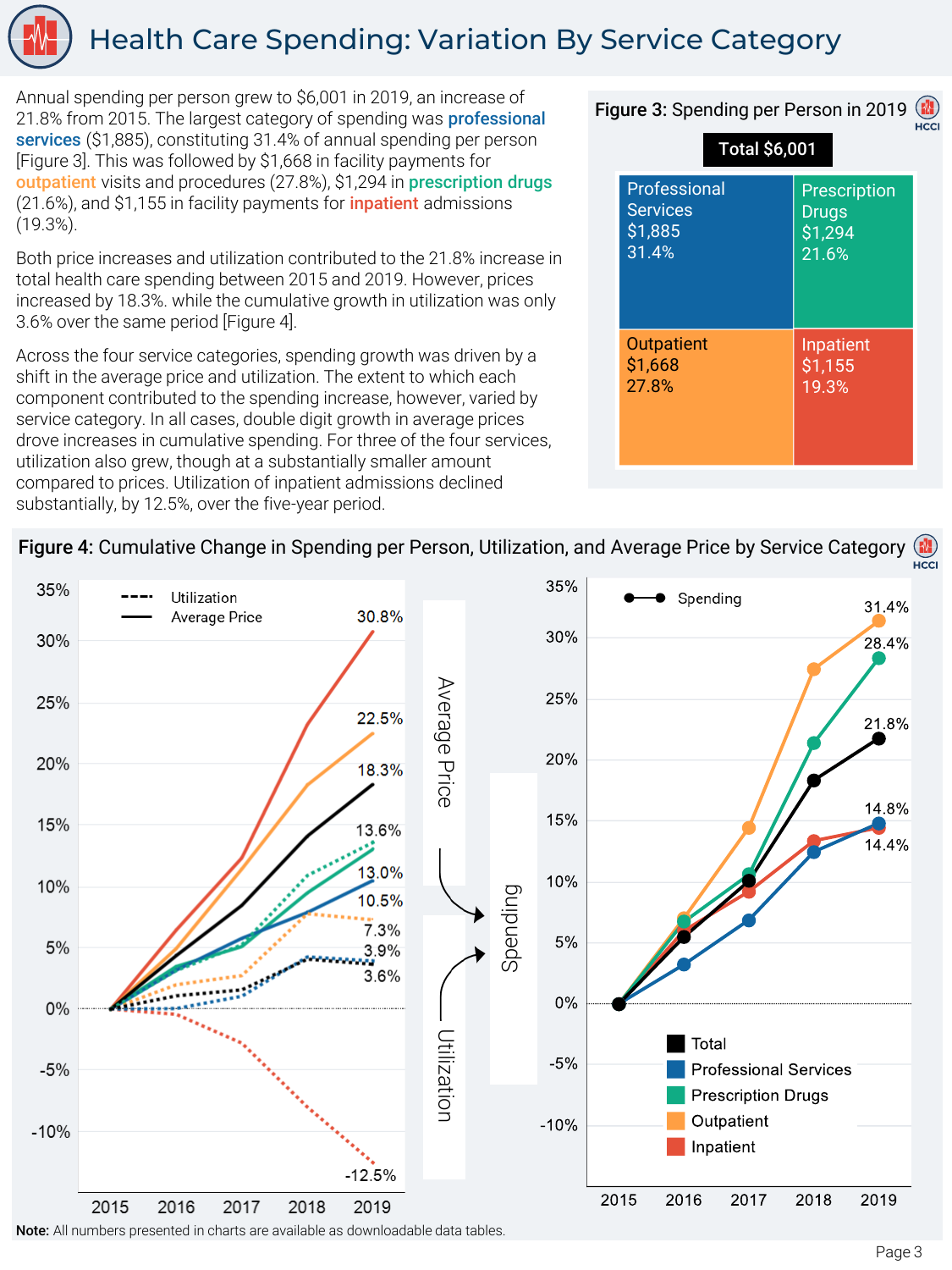Total spending per person increased year-over-year between 2015 and 2019 [Figure 5]. Spending increased \$1,074 per person over five years, an average increase of \$268 each year [Figure 6].

Spending per person grew across all service categories in all years. Outpatient services and prescription drugs had the largest increases in spending per person between 2015 and 2019.

- Spending on facility payments for outpatient services increased \$399 per person over five years.
- Spending on prescription drugs increased \$286 per person over five years. This total does not reflect manufacturer rebates.
- Spending on **professional services** increased \$243 per person over five years.
- Spending on facility payments for inpatient admissions increased \$146 per person over five years. This was the smallest nominal increase in spending among the four service categories.

![](_page_5_Figure_7.jpeg)

![](_page_5_Figure_8.jpeg)

Note: All numbers presented in charts are available as downloadable data tables.

Figure 6: Cumulative Change in Spending per Person

![](_page_5_Figure_11.jpeg)

Note: All numbers presented in charts are available as downloadable data tables.

(M.  $\sum_{H \subseteq C}$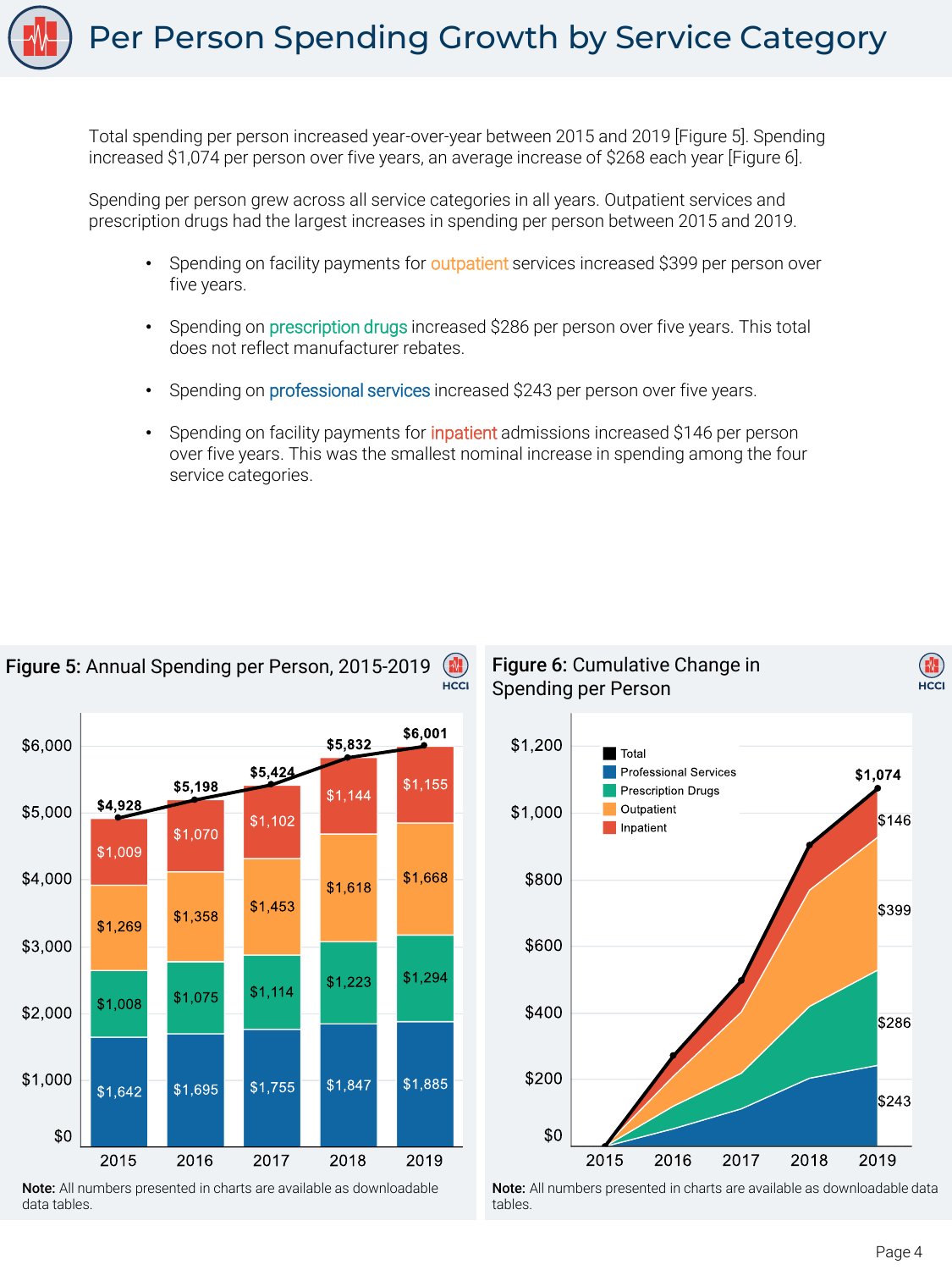## Year-Over-Year Changes in Utilization and Average Price

![](_page_6_Figure_1.jpeg)

Year-over-year changes in spending were driven by shifts in both utilization and prices [Figure 7]. Between 2015 and 2017, increases in spending tracked closely to changes in price. Over the same period, changes in utilization were much smaller. Between 2017 and 2018, price growth remained steady, while an uptick in utilization growth contributed to higher spending growth compared to prior years. However, between 2018 and 2019, declines in both price growth and utilization reduced overall annual spending growth from 7.5% to 2.9%.

Price growth continued to slow, rising on average 3.6% across service categories in 2019, the lowest rate of growth between 2015 and 2019.

- Prices of inpatient admissions rose 6.2% in 2019. This was the highest price growth of any service category, although lower than the 2018 increase.
- Prices of outpatient services rose 3.6% in 2019, substantially lower than the annual increases in previous years.
- Prices of professional services rose 2.4% in 2019. Price growth was relatively consistent over the five-year period.
- Prices of prescription drugs increased 3.2% in 2019. Prescription drug prices do not reflect manufacturer rebates, and their price growth was only slightly lower than the 2018 increase.

Utilization decreased by 0.7% across all service categories in 2019, representing the only decline over the five-year period.

- Utilization of *inpatient* admissions decreased 4.9% in 2019.
- Utilization of outpatient services decreased 0.5% in 2019.
- Utilization of professional services decreased 0.3% in 2019, after several years of accelerating growth.
- Utilization of **prescription drugs** increased 2.4% in 2019.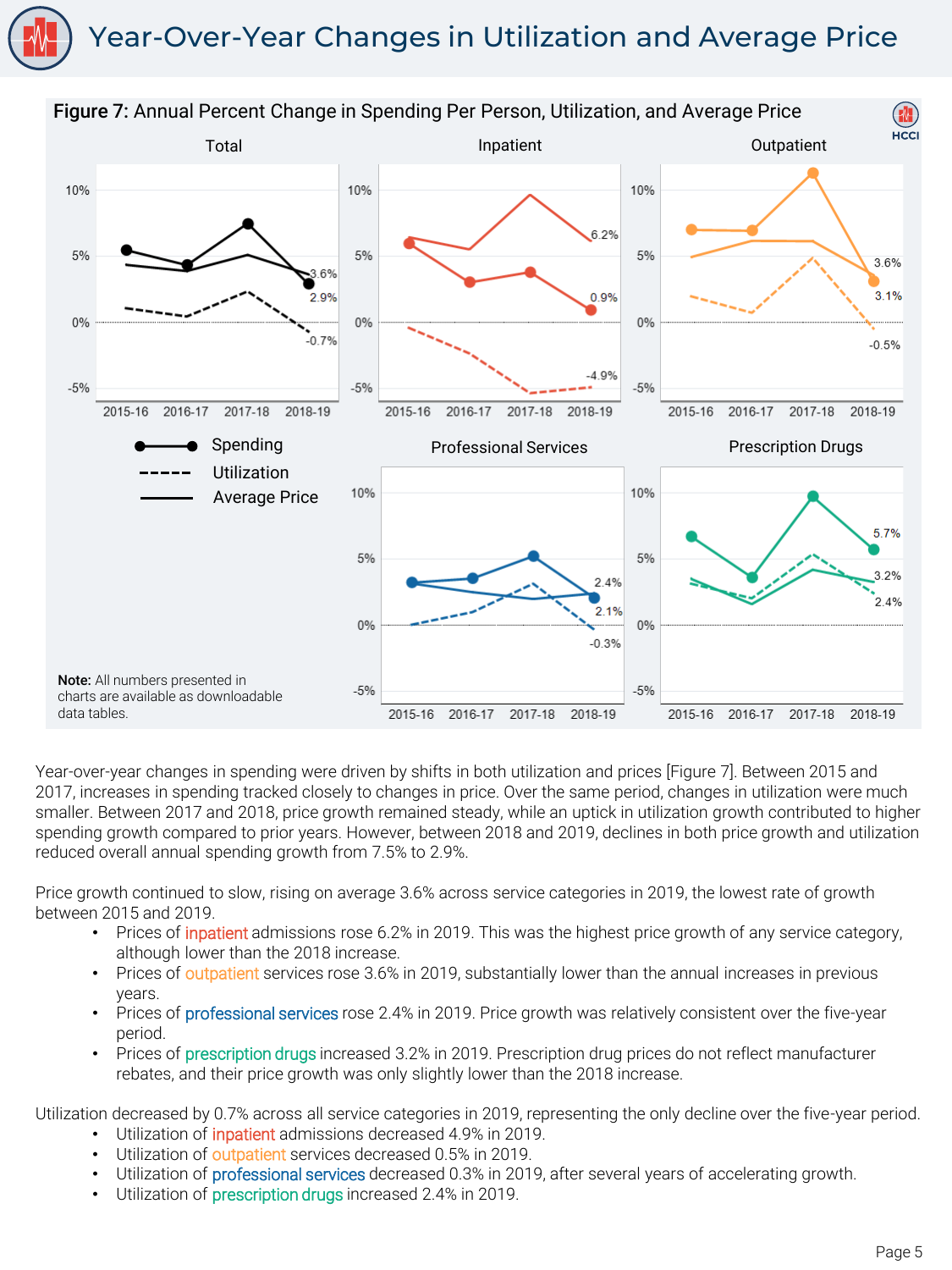To better understand what drove the increase in spending per person over the five-year period, we looked at five factors: general inflation, service prices, quantity of services, demographic changes in the population, and changes in the mix of services [Figure 8].

Three of those factors (general inflation, service prices, and quantity of services) caused per person spending in 2019 to be higher than in 2015.

- General inflation accounted for over a third of the total increase in per-person spending between 2015 and 2019 (not shown in Figure 8). To capture the change in spending attributed to general inflation, we adjusted all dollar amounts to 2019 dollars using the consumer price index. After adjusting for inflation spending per person increased \$690.
- Increases in unit **prices** for health care services accounted for \$646 of the increase, nearly two-thirds of the increase in spending.
- An uptick in the quantity of services accounted for \$205 of the cumulative increase in spending per person, with much of that contribution coming in the year 2018.

#### Figure 8: Factors Contributing to Growth in Spending per Person from 2015 to 2019 HCCI

![](_page_7_Figure_7.jpeg)

Note: All numbers presented in charts are available as downloadable data tables.

The other two factors, changes in the mix of services used and demographic changes in the population, offset some of the growth in total spending per person.

- Changes in the mix of services (within service category) offset the increase in per-person spending by \$152 over five years. Between 2015 and 2018, the mix of services used by the ESI population was increasingly higher-priced, particularly outpatient and professional services. Accordingly, the shift in the mix of services in those years contributed to per-person spending increases. In 2019, however, substitution from brand name to generic drugs in prescription drug use drove a shift toward lower-price services and products that resulted in the change in service mix offsetting some of the per-person spending growth. There were minimal changes in the mix among inpatient service use over this period.
- The demographic composition of the ESI population grew slightly younger and more male from 2015 to 2019. Both populations tend to have lower per-person spending. If the demographic composition of the ESI population in 2019 were the same as it was in 2015, 2019 spending would have been higher. Therefore, the shift in the make-up of the population offset the increase in per-person spending by \$8.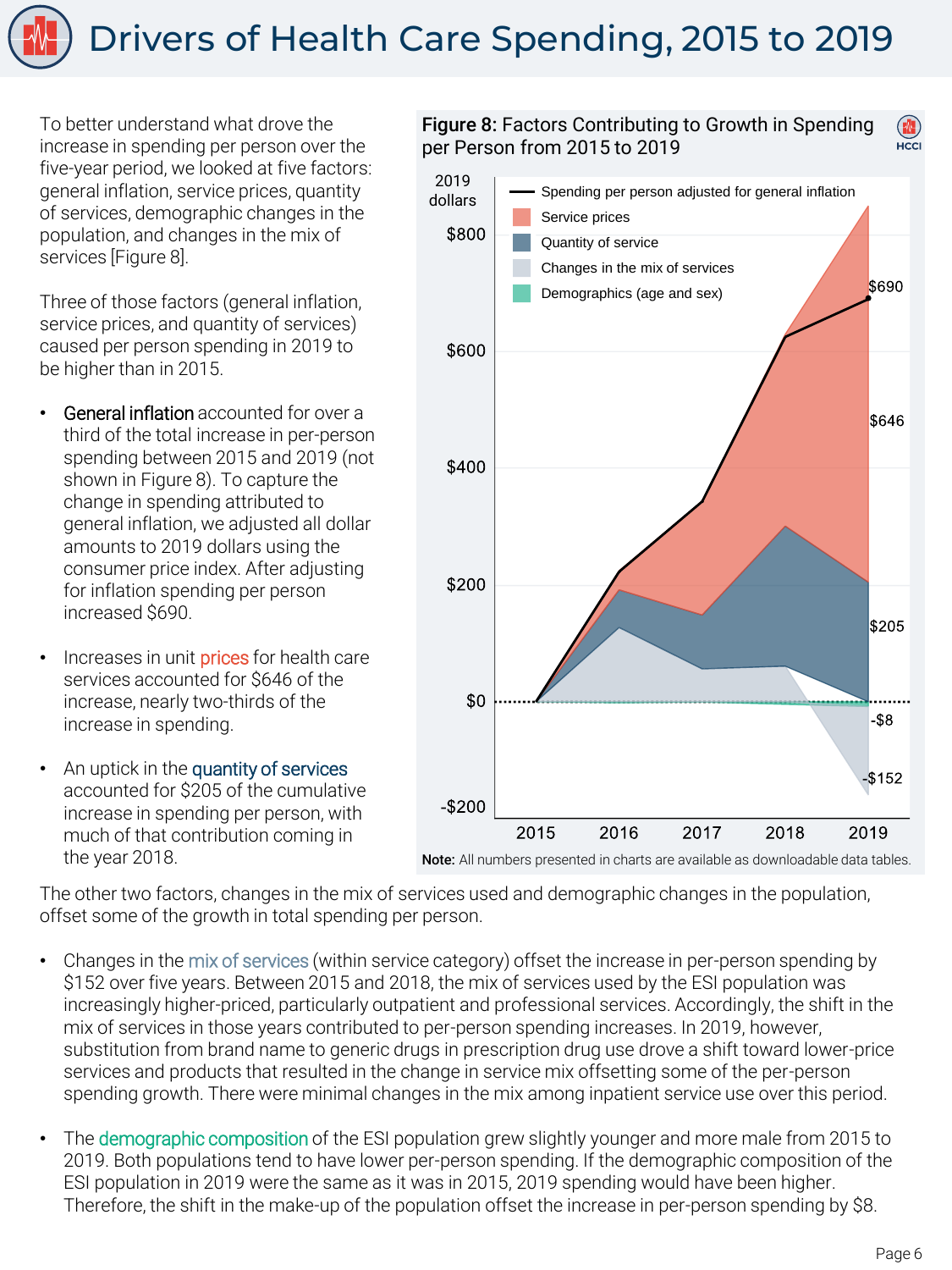# Out-of-Pocket Spending Trends

Out-of-pocket (OOP) spending includes payments made by patients for health care services and prescription drugs covered by insurance but does not include the cost of insurance or premiums. OOP spending includes deductibles, co-payments, and co-insurance, so study results are a function of medical benefit design offerings by employers. In addition, some individuals may use flexible spending accounts (FSAs), health savings accounts (HSAs), and health reimbursement accounts (HRAs) to pay for these costs. While these types of accounts still reflect out-of-pocket costs to employees, they also confer tax savings that we cannot factor into our analysis.

 $(\blacksquare)$ 

Total OOP spending increased between 2015 and 2019, although at a significantly lower rate than overall spending. The cumulative increase over the five-year period was 12.3%. In comparison, the cumulative growth in total spending was 21.8% over this period [Figure 9].

Annual OOP spending per person (among all individuals, including non-utilizers) was the same in 2018 and 2019, decreasing by \$1 (\$830 vs. \$829). From 2015 to 2018 OOP spending per person increased steadily at about 4.0% per year. The share of OOP spending attributable to each service category remained constant over the full five years, with the highest percentage of OOP spending on professional services [Figure 10].

Cumulative growth in OOP expenditures per person, totaling \$91 between 2015 and 2019, was largely attributable to an increase in professional and outpatient services [Figure 11].

![](_page_8_Figure_5.jpeg)

Figure 10: Annual Out-of-Pocket Spending

![](_page_8_Figure_8.jpeg)

#### Figure 9: Cumulative Change in Out-of-Pocket ( HCCI and Total Spending per Person since 2015

Figure 11: Cumulative Change in Out-of-Pocket Spending per Person

![](_page_8_Figure_11.jpeg)

Note: All numbers presented in charts are available as downloadable data tables.

HCCI

data tables.